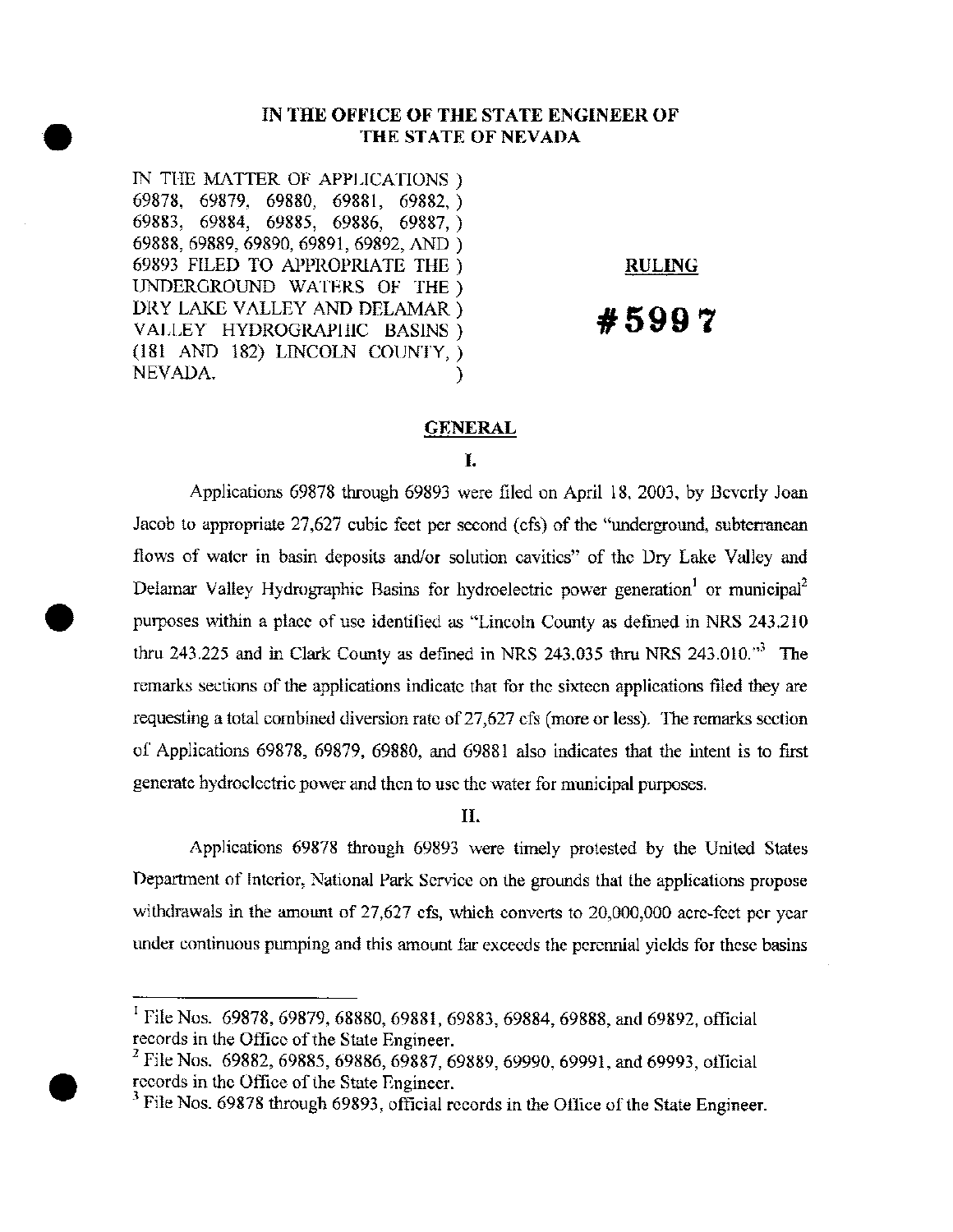•

and would mme the ground-water basins. Additionally, the applications propose withdrawals from aquifers in these valleys that are part of a regional ground-water flow system that is informally called the White River ground-water flow system and development of the ground water could divert flow that leaves these valleys to downgradient areas thereby impairing the water rights of the United States in the Muddy River and Lake Mead National Recreational Area thereby also threatening to prove detrimental to the public interest.<sup>1,2</sup>

Applications 69878 through 69893 were timely protested by the Southern Nevada Water Authority on the grounds that considering the existing ground-water permits and pending applications, the basin would be over-appropriated potentially injuring existing rights and is not in the best interest of the public.<sup>1,2</sup>

Applications 69878 through 69893 were timely protested by the United States Department of Interior, Bureau of Land Management (BLM) on the grounds that the Applicant does not have a cooperative agreement filed with the BLM for use of the public land, the application for municipal water extraction on public land is inconsistent with the • current land use plan, the application for use of ground water for hydroelectric power generation is inconsistent with the current land use plan and the BLM believes the extraction of the waters applied for is greater than the local aquifer can produce.<sup>1,2</sup>

Applications 69878 through 69893 were timely protested by Luis Ramallo on the grounds that the proposed point of diversion in Dry Lake Valley is adjacent to the basin where his property is located in Pahranagat Valley and excessive pumping could affect water resources in that hydrographic basin, it is unknown what quantity of water can be captured from any underground source without unreasonable and irreversible impacts on other hydrographic basins and the environment and the public waters are not for sale.<sup>1,2</sup>

Applications 69878 through 69885 were timely protested by Kenneth Lytle and Frank Delmue on the grounds that the use of the water would have an adverse effect on existing springs and wells that are currently used for livestock purposes and the area is experiencing extreme drought conditions and approval of the applications would only worsen that condition. $1,2$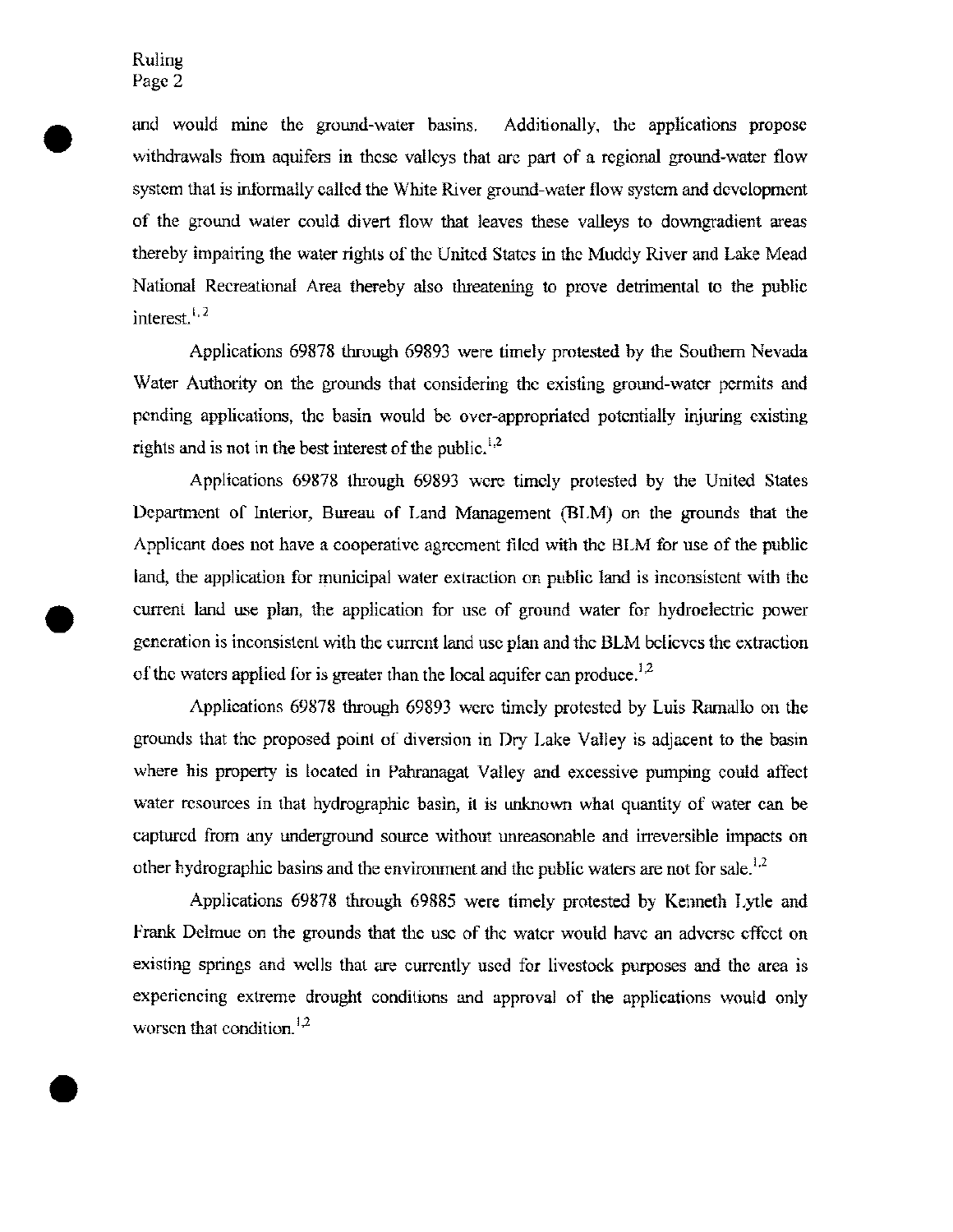•

Applications 69878 through 69893 were timely protested by Lincoln County Water District and Vidler Water Company, Inc., on the grounds that the proposed cost of the works would exceed one billion dollars and the State Engineer should consider whether the Applicant has the financial ability to place the water to beneficial use, similar applications were denied by a related applicant because that applicant failed to provide sufficient information to guard the public interest or prove there were sufficient fimds to place the water to beneficial use, and there is no water available for appropriation; therefore, granting the applications would interfere with existing rights, development of the resource would be detrimental to the public interest, and Lincoln County and the Southern Nevada Water Authority have entered into an agreement for development of the water resources of these basins and have applications with senior priority over these applications. $^{1,2}$ 

Applications 69880, 69881, 69890 and 69893 were timely protested by the United States Department of Interior, Fish and Wildlife Service on the grounds that the proposed diversion is almost twice the average annual discharge of the Colorado River below Hoover Dam and questions whether the basins' underground aquifers could support such a large • diversion rate without affecting existing and pending permits. Also, that the potential impacts of the proposed diversions on other allocated uses and springs at Pahranagat and Moapa Wildlife Refuges need to be evaluated.<sup>1,2</sup>

#### **FINDINGS OF FACT**

I.

The State Engineer finds under a diversion rate expanded analysis, which is calculated by multiplying the requested diversion rate by 365 days per year, the applications in total are requesting to appropriate more than 20,000,000 acre-feet annually. The State Engineer finds this is greater than the flow of the entire Colorado River.

#### **II.**

Nevada Revised Statute § 533.035 provides that beneficial use shall be the basis, the measure and the limit of the right to the use of water. Nevada Revised Statute  $\hat{\S}$ 533.060 provides that the right to use water must be limited and restricted to as much as may be necessary when reasonably and economically used for a beneficial purpose. • Nevada Revised Statute § 533.070 provides that the quantity of water that may be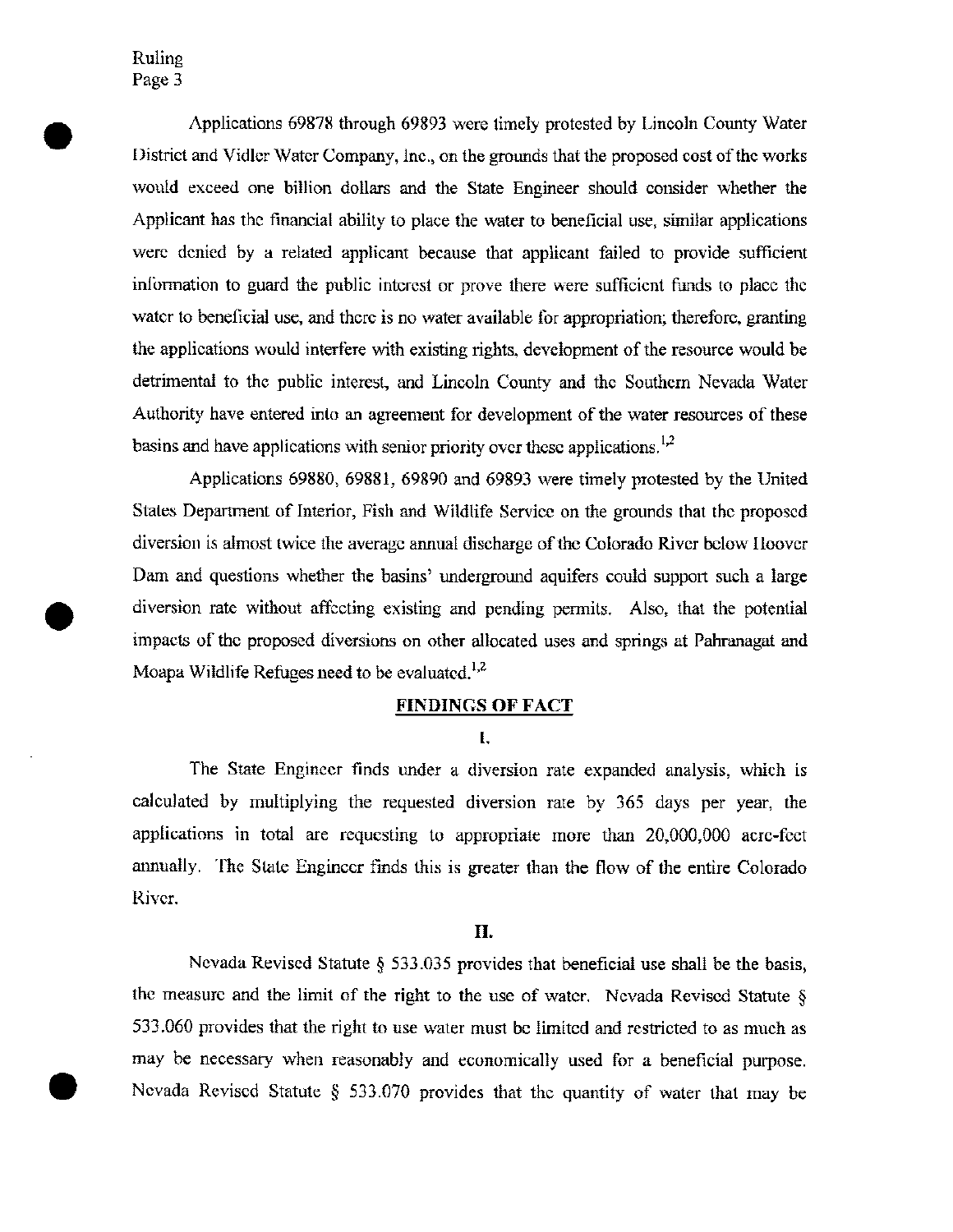•

appropriated is limited to such water as shall be reasonably required for the beneficial use to be served. Nevada Revised Statute § 533.340(3) provides that an application for municipal purposes shall contain the approximate number of persons to be served and the approximate future requirement. Nevada Revised Statute § 533.370 requires that an applicant provide the State Engineer with proof satisfactory of his intention in good faith to construct any work necessary to apply the water to the intended beneficial use with reasonable diligence and the financial ability and reasonable expectation to actually construct the work and apply the water to the intended beneficial use with reasonable diligence.

Nevada Revised Statute § 533.370(6) provides that in determining whether an application for an interbasin transfer of ground water must be rejected, the State Engineer shall consider: (a) Whether the applicant has justified the need to import the water from another basin; (b) If the State Engineer determines that a plan for conservation of water is advisable for the basin into which the water is imported, whether the applicant has demonstrated that such a plan has been adopted and is being effectively carried out; (c) Whether the proposed action is environmentally sound as it relates to the basin from which the water is exported; (d) Whether the proposed action is an appropriate long-term use which will not unduly limit the future growth and development in the basin from which the water is exported; and (e) Any other factor the State Engineer determines to be relevant.

The Nevada Supreme Court in *Bacher* v. *State Engineer,* 122 Nev. Adv. Op. No. 95, 146 P.2d 793 (November 22, 2006) held that an applicant can satisfy the "need to import water" requirement of NRS § 533.370(6)(a) by providing evidence of third-party need. The court concluded that an agent may request a water right permit based on the ultimate user's need for water, but also adopted the anti-speculation doctrine, which requires the agent to have a contractual or agency relationship with the water's appropriator. The court concluded nearly 100 years ago "that he who applies the water to the soil, for a beneficial purpose, is in fact the actual appropriator.<sup>44</sup> In the *Bacher* opinion, the court addressed absolute fundamentals of Nevada water law such as, the right to use water for a beneficial use depends on a party actually using the water, and

<sup>4</sup> *Prosole* v. *Steamboat Canal Co.,* 37 Nev. 254, 258-259, 140 P. 720, 722 (1914).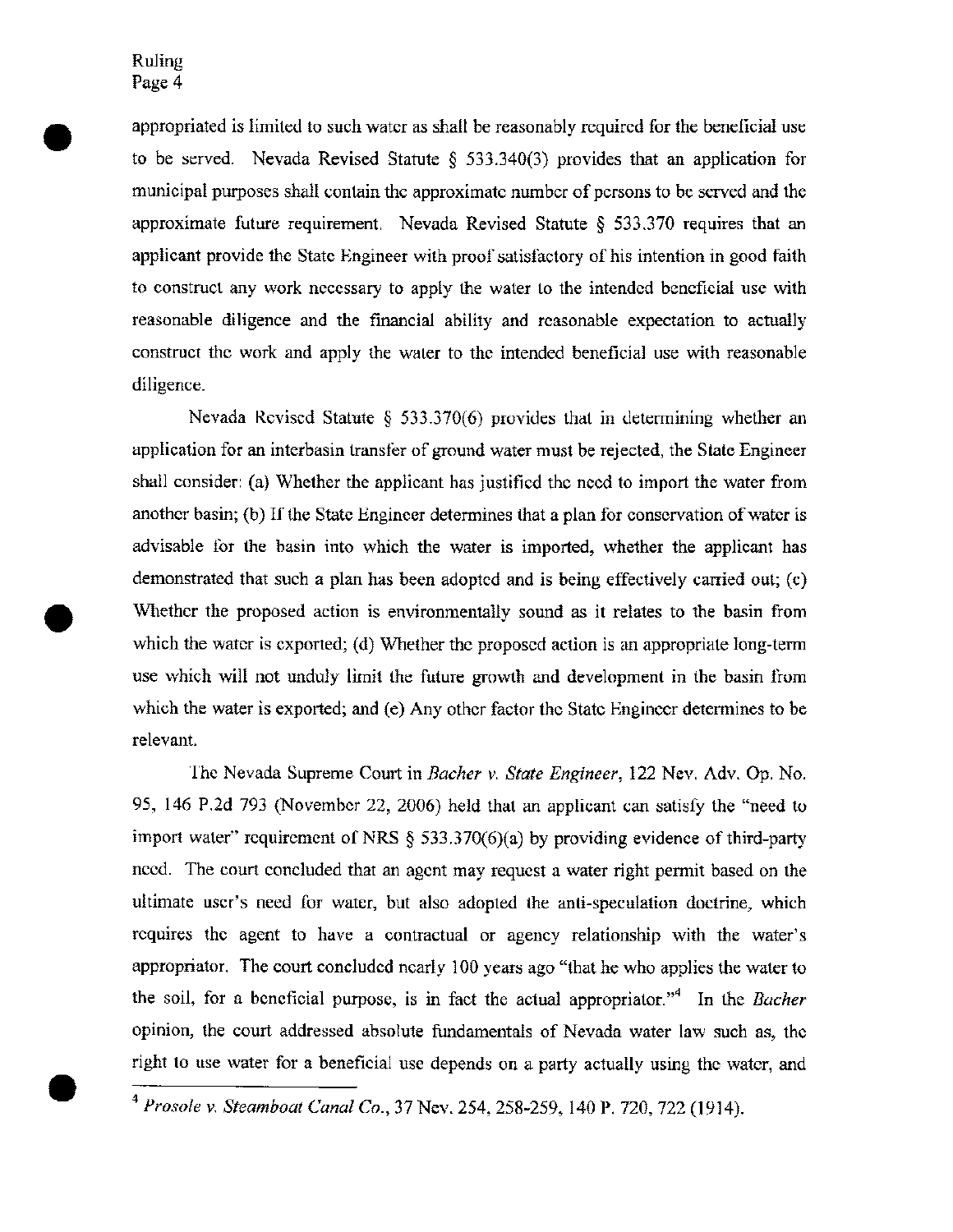•

•

•

once beneficial use is established, the quantity of water appropriated shall be limited to the amount reasonably required for the beneficial use to be served, and the court found that an applicant's ability to satisfy NRS  $\S$  533.370(6)(a)'s requirement by demonstrating third-party need is limited by the "anti-speculation doctrine."

This doctrine precludes speculative water right acquisitions without a showing of beneficial use. Precluding applications by persons who would only speculate on need ensures satisfaction of the beneficial use requirement that is so fundamental to our State's water law jurisprudence. Thus, we agree with this limit on an applicant's showing of third-party need and adopt the anti-speculation doctrine's formal relationship requirement for Nevada. Further, we note that our adoption of this doctrine comports with the language and goals of NRS 533.370(1)(c)(2), which, to protect against speculation, requires the applicant to show both financial ability and a reasonable expectation with respect not only to constructing any work needed to apply the water, but also to "apply the water to the intended beneficial use with reasonable diligence."

The information provided by the Applicant indicates that it is not until the development plan in Phase II that she would be negotiating contracts with water, energy and other potential users of the Nevada Water Project.<sup>5</sup> In another document provided by the Applicant, it was indicated that target markets include upstream and downstream users of the Colorado River: Utah, Colorado, Nevada, Arizona, California and Mexico.<sup>6</sup> The Applicant also provided a one paragraph letter from the Lincoln County Water District dated March 19, 2007, that indicates that the District Board voted to move forward with signing on as a beneficial user of the water right applications in Dry Lake Valley; however, that one paragraph did not provide any information on a specific project where water would be beneficially used, did not demonstrate an agency or contractual relationship nor did it dispose of the Lincoln County protests of the Dry Lake Valley applications.

The State Engineer finds the Applicant is misinformed about the process of appropriating water in Nevada. The State Engineer finds the Applicant has not provided any information demonstrating an actual project or beneficial use of the water requested

<sup>S</sup>*The Nevada Water Project, Water for the West* dated October 12,2003, p. 6, File No. 69878, official records in the Office of the State Engineer.

<sup>6</sup>*Nevada Water Project Presented by Beverly Jacob,* p. 7, File No. 69878, official records in the Office of the State Engineer.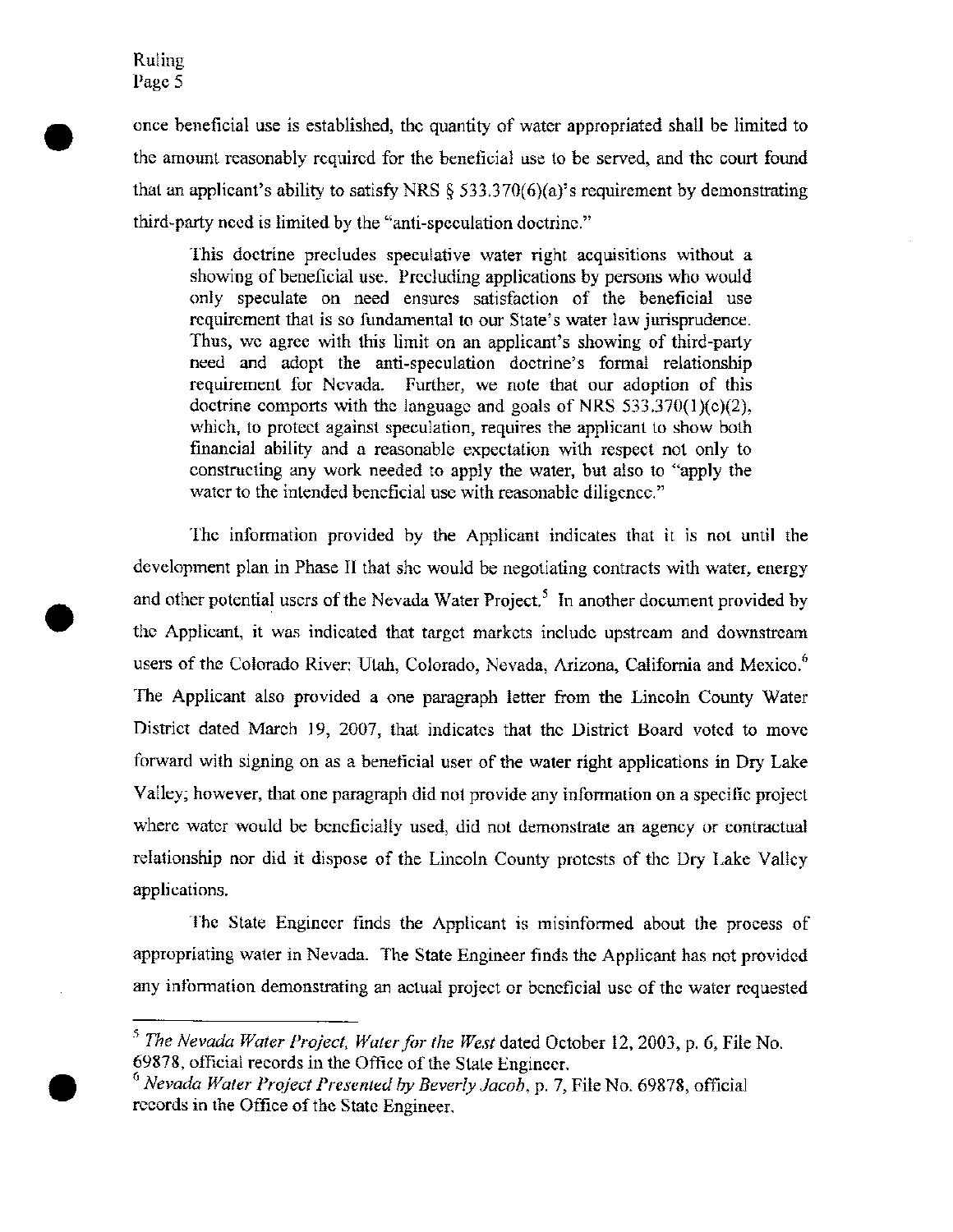•

for appropriation, has not demonstrated an actual estimated quantity of water that would be placed to beneficial use, has not demonstrated an approximation of the number of persons to be served or an approximate future requirement, has not demonstrated any work that has been undertaken in furtherance of an actual hydroelectric power generation project; and therefore, has not complied with the provisions of NRS  $\S$  533.035 (no beneficial use has been demonstrated), 533.060 (right to use water is limited and restricted to as much as may be necessary when reasonably and economically used for beneficial purpose), 533.070 (quantity of water that may be appropriated is limited to such amount as reasonably required for the beneficial use to be served), 533.340(3) (application for municipal purpose shall contain approximate number of persons to be served and approximate future requirement). The State Engineer finds the Applicant did not provide any evidence of an agency or contractual relationship with an ultimate user of the water, did not provide any evidence of the actual beneficial use to be made, and did not provide any evidence that specifically supports the quantity of water applied for under these applications. All that the Applicant provided is that it might be able to find someone to use some water and that is not sufficient under Nevada Water Law.

#### **III.**

In a letter dated April 30, 2009, the Applicant indicates that she wants to give the State Engineer information on her technology, schematic and instructions to assemble and operate the technology developed by Robert W. Spencer (a.k.a. Wally Spencer) to locate water, if the information would not be made available to others. The Applicant indicates that she wants to give this to the State as a present and wants the State of Nevada to take over the project. The Applicant indicates that she wants to share information, but not to those identified as Protestants.

The State Engineer finds the Applicant has a fundamental misunderstanding of who develops the water resources in Nevada. The State Engineer is not the "developer" of water rights in Nevada, but rather, the State Engineer is the manager of the water resources. The water belongs to the public (NRS § 533.025) and may be appropriated by persons including those specifically identified in NRS §§ 533.010 and 534.014, which includes the United States, this State, any municipal corporation, power district, political subdivision of this or any state, or an agency of the United States Government. If an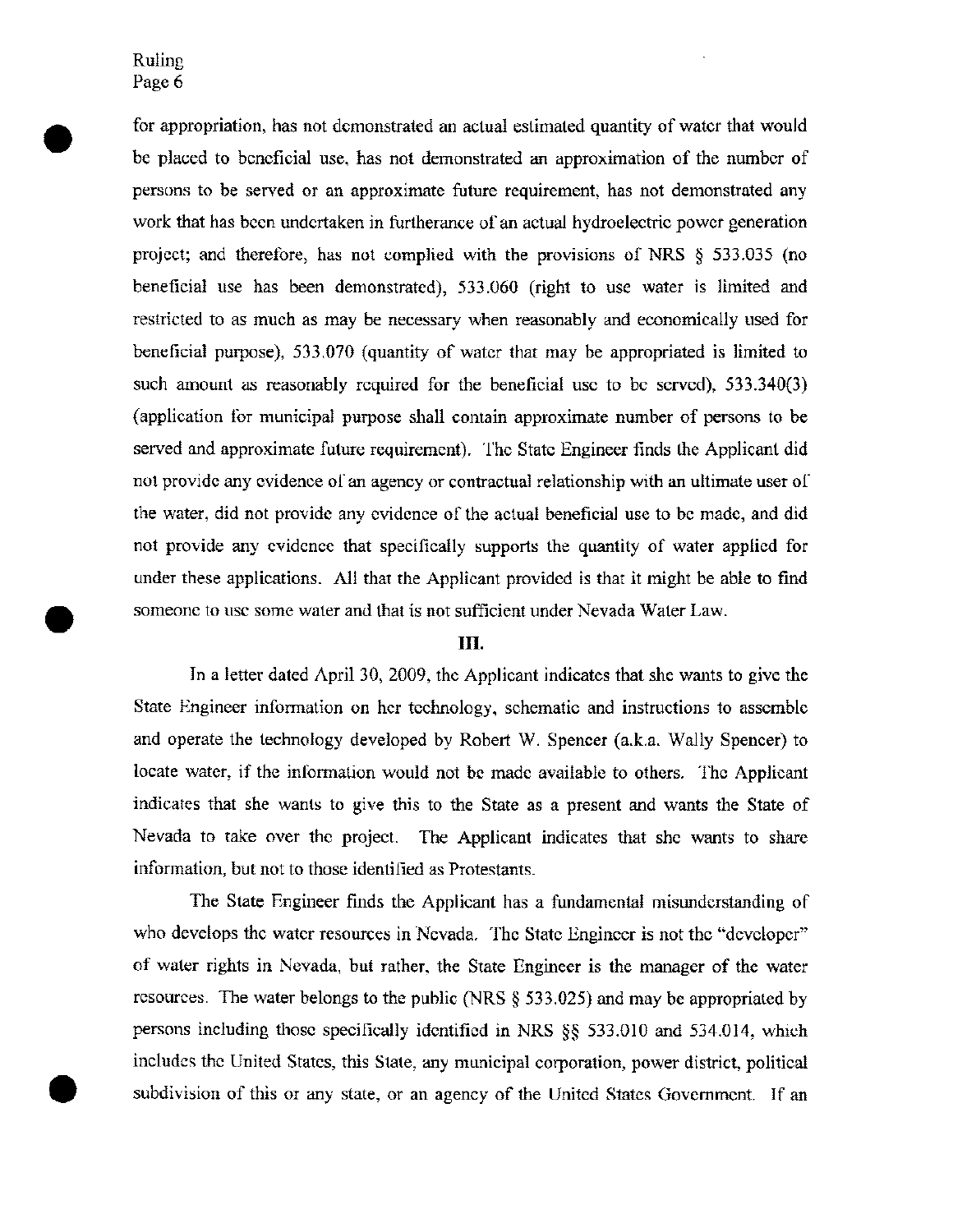•

agency of the State of Nevada requested to appropriate water, it would have to show an actual beneficial use and the quantity necessary for that beneficial use just like any other applicant. The State Engineer finds the Nevada Division of Water Resources, Office of the State Engineer is not an entity that actually develops a water project and would not take over the Spencer/Jacobs project and technology. The State Engineer finds the Applicant has filed publically reviewable applications and there are related protests that challenge the applications; thus, if the Applicant truly believes there is a separate new source of water that information has to be made available for public review.

#### IV.

The Applicant is attempting to convince the State Engineer that the source of water she is requesting to appropriate is distinct from that which is found in the carbonate-rock aquifers of eastern and southern Nevada. On March 24, 2006, the Applicant filed three documents with the Office of the State Engineer. One titled *Dry Lake and Delamar Valleys, Nevada, Groundwater Hydrology and Development Potential ("Hydrology Report")* dated June 30, 2003, another titled *The Nevada Water Project, • Water for the West* dated October 12, 2003, and a third titled *Nevada Water Project Presented by Beverly Jacob ("Nevada Water Project").* 

By letter dated March 3, 2009, the State Engineer ordered the Applicant to provide additional information as to how the water source claimed under Applications 69878 through 69893 is different from the water source commonly known as the carbonaterock aquifer. The State Engineer finds that on April 29, 2009, the Applicant merely refiled one of the documents already on file with the Office of the State Engineer, that being *Nevada Water Project* along with two maps from 1981 from the MX Missile Siting Investigation. <sup>7</sup>

The *Hydrology Report* is full of discussion of the subsurface inflow from upgradient hydrographic basins though the basins in which the applications are filed to downgradient basins **through** carbonate-rock aquifers.8 The *Hydrology Report* notes that these carbonate rocks are highly permeable due to fracture network pathways that have been enlarged by ground-water flow over millions of years. The findings of the

 $<sup>7</sup>$  File No. 69878, official records in the Office of the State Engineer.</sup>

<sup>8</sup> *See,* Exhibit No. 2.2 in Hydrology Report.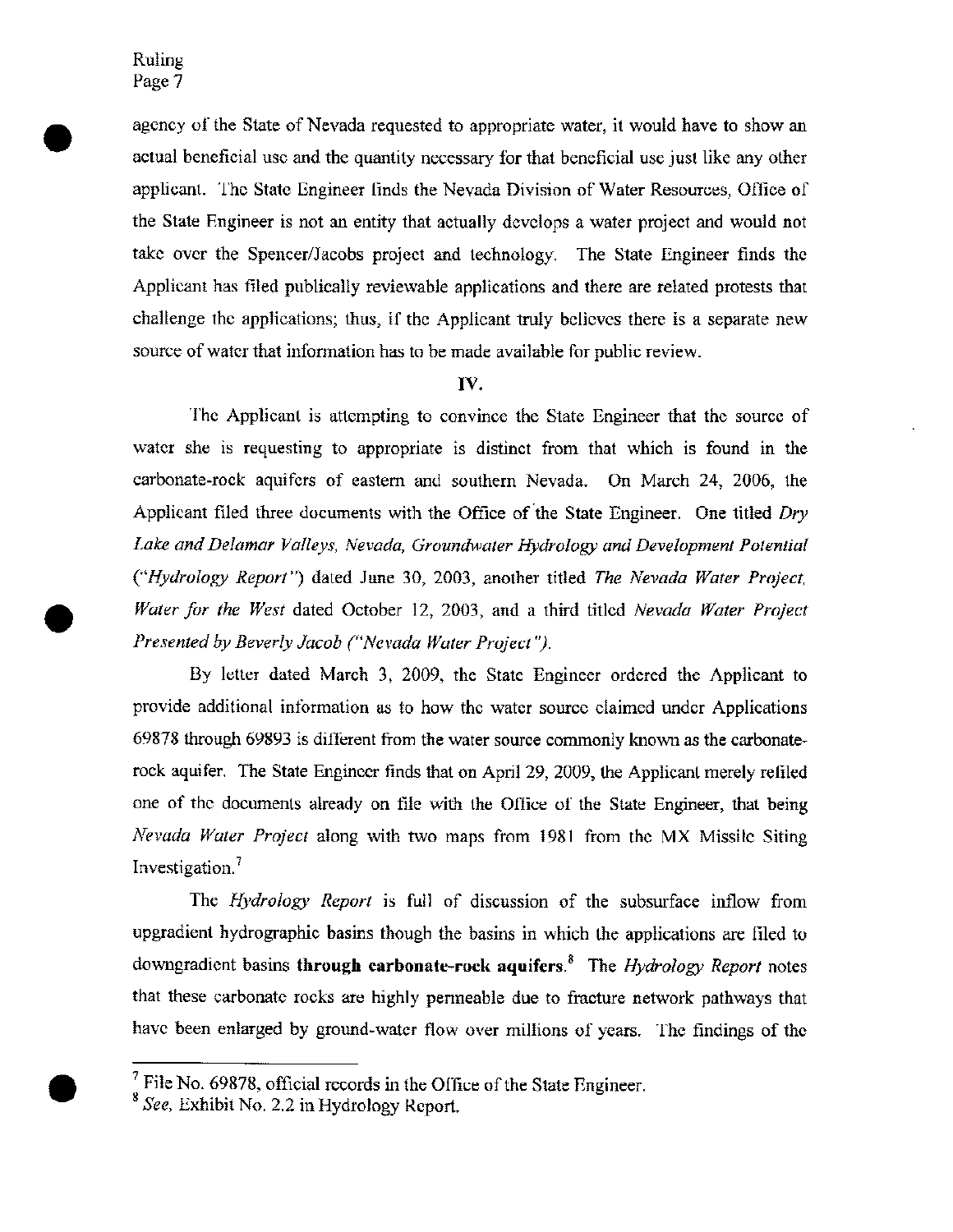•

•

*Hydrology Report* state that it confirms and extends the findings of previous geohydrology and geologic studies, shows that the Jacobs test wells that found water were located within the carbonate rock layers, hypothesizes that the loss of drilling mud in the test wells indicates the presence of laterally and vertically extensive open limestone solution cavities, reiterates that the importance of carbonate rocks as the major aquifers in the area was recognized by Eakin in the early 1960s, notes that since the end of the last glaciation about 12,000 years ago, major climatic changes have reduced the influx of rainfall and boundary inflows to Nevada from the north, states that the reduced rates of ground-water replenishment have allowed the regional ground-water surfaces to recede hundreds of feet below the ground surface in large areas of Nevada, recognizes that many of the desert springs in southern Nevada derive their flow from distant recharge areas, and that these carbonate-rock aquifers are interconnected with aquifers of other rock types and recharge to these aquifers originate in high mountain ranges where snowpack accumulations release water over a sustained period of time.<sup>1</sup>

The *Hydrology Report* notes that wells that tap into this carbonate-rock aquifer system have the potential for high capacity production of water and suggests that the United States Geological Survey's estimate of total ground-water recharge of 6,000 acre feet per year probably underestimates basin recharge because ground-water underflow was not considered, that ground-water recharge might be on the order of 254,000 acrefeet per year, that the total amount of ground water in storage is estimated at 200 million acre-feet of which about 22 million acre-feet may be extractable, and that pumping systems of about 200,000 acre-feet per year may be able to operate for many years without exceeding natural rates of recharge.

In the document titled *The Nevada Water Project, Water for the West* dated October 12, 2003, the Applicant claims to have discovered in 1987 water beneath the desert floor of Dry Lake and Delamar Valleys. The State Engineer finds the water resources of the carbonate-rock aquifers of eastern Nevada was documented in 1984 when the Water Resources Division of the United States Department of Interior, Geological Survey proposed a lO-year investigation of the entire carbonate terrane known to exist in Nevada and in 1985 the Nevada Legislature authorized a program for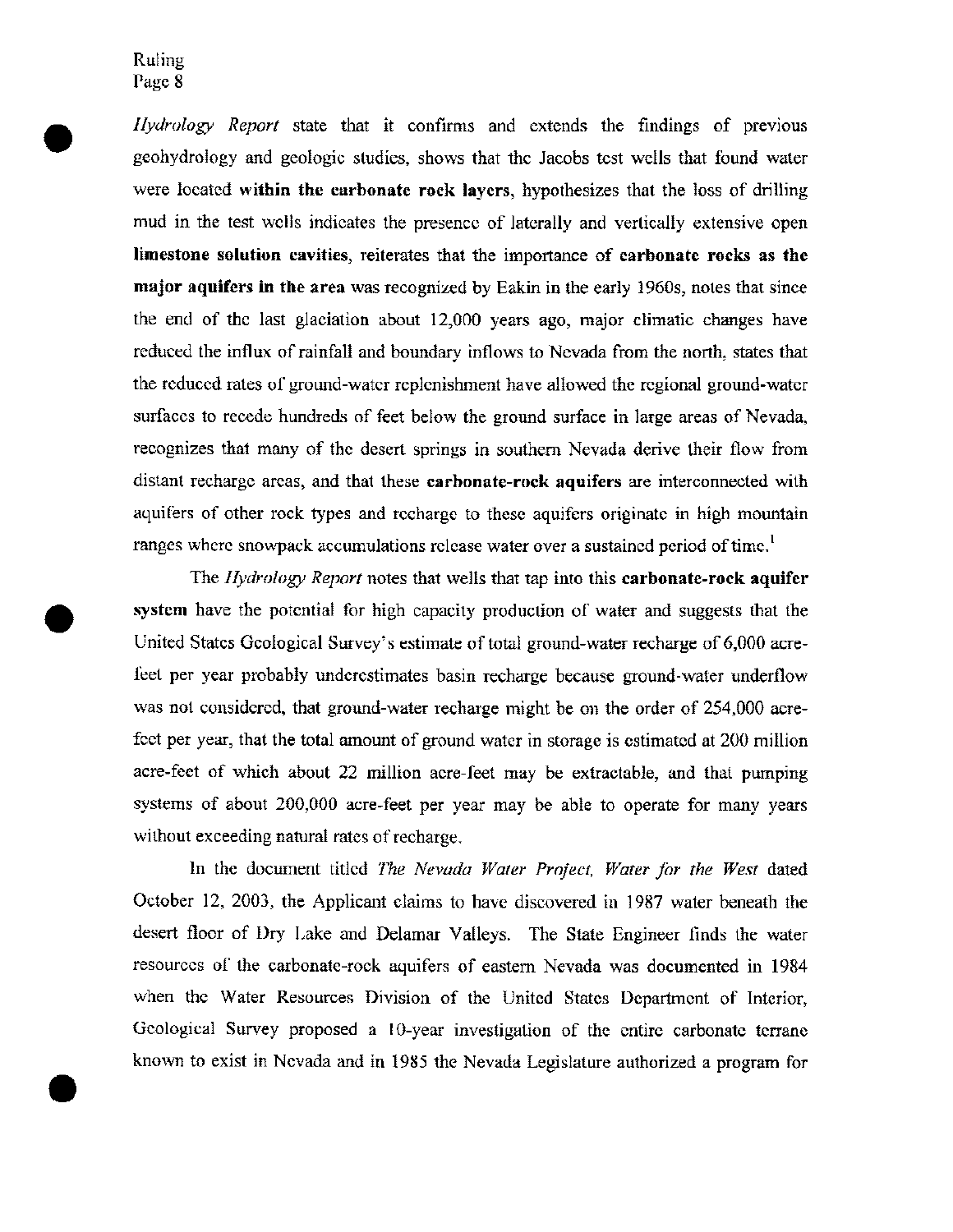•

study and testing of the carbonate-rock aquifer system of eastern Nevada.  $9$  But the Applicant believes the source of water she is attempting to tap is an underground river that is different from the carbonate-rock aquifer system, but has yet to provide the State Engineer with information that substantiates the claim that the source is independent of the carbonate-rock aquifer system as it is generally understood. The State Engineer finds the underflow from all the upgradient basins is not the same as the natural recharge from precipitation in a basin to that ground-water basin and the recharge in upgradient basins is counted as appropriable water in those basins.

In the Applicant's document *Nevada Water Project,* the Applicant specifically addresses "Extractable or Recoverable Groundwater Storage" and discusses dewatering layers of the carbonate-aquifers and specifically notes that there is time-limited development of this ground-water source. The State Engineer finds the Applicant has a fundamental misunderstanding about the management of ground water in the state of Nevada. In determining the amount of ground water available for appropriation in a given hydrographic basin (basin), the State Engineer relies on available hydrologic studies to provide relevant data to determine the perennial yield of a basin. The perennial yield of a ground-water reservoir may be defined as the maximum amount of ground water that can be salvaged each year over the long term without depleting the groundwater reservoir. Perennial yield is ultimately limited to the maximum amount of natural discharge that can be salvaged for beneficial use. The perennial yield cannot be more than the natural recharge to a ground-water basin and in some cases is less. If the perennial yield is exceeded, ground-water levels will decline and steady-state conditions will not be achieved. Additionally, withdrawals of ground water in excess of the perennial yield may contribute to adverse conditions such as water quality degradation, storage depletion, diminishing yield of wells, increased economic pumping lifts, and land subsidence.<sup>10</sup>

In most Nevada basins, ground water is discharged primarily through evapotranspiration (ET). In those basins, the perennial yield is approximately equal to

*<sup>9</sup> See,* State Engineer's Order No. 1169, dated March 8, 2002.

<sup>10</sup> State Engineer's Office, *Water for Nevada, State of Nevada Water Planning Report No .*  3, p. 13, Oct. 1971.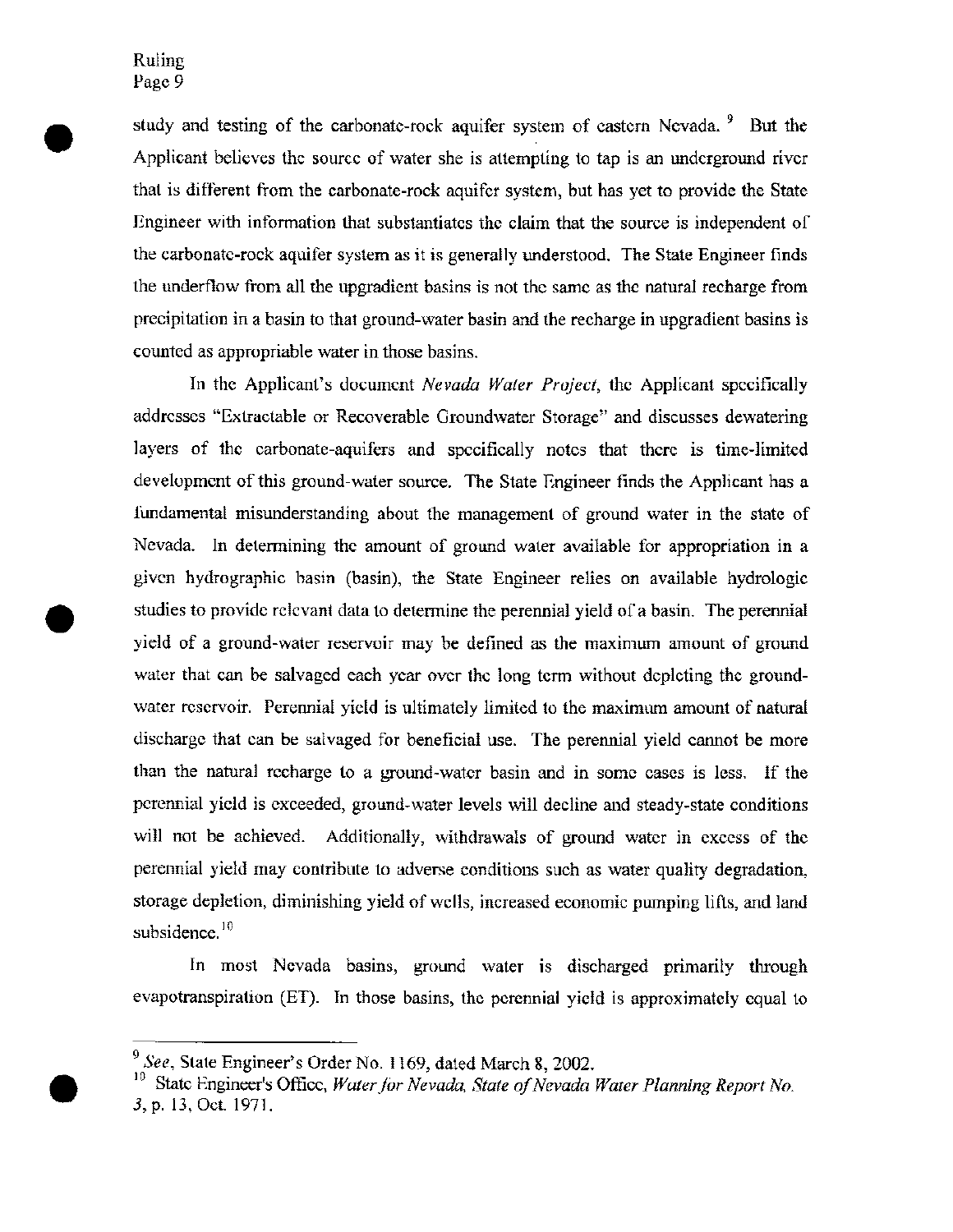•

•

the estimated ground-water ET; the assumption being that water lost to natural ET can be captured by wells and placed to beneficial use. Many of the basins in the carbonate aquifer terrane discharge most of their ground water via subsurface flow to adjacent basins, that is, there is little or no ET. The amount of subsurface discharge that can be captured is highly variable and uncertain. Perennial yields of these basins have been historically set at one-half of the subsurface discharge. However, when conditions are such that there is subsurface flow through several basins, there is a potential for double accounting and over appropriating the resource if the perennial yield of each basin is equal to one half of the subsurface outflow and basin subsurface inflows are not adjusted accordingly. Therefore, allowances and adjustments are required to the perennial yields of basins in these "flow systems" so that over appropriation does not occur.

Dry Lake Valley and Delamar Valley do not have any natural ground-water ET discharge, rather all ground-water discharge occurs as subsurface outflow to adjacent basins. In basins with minimal ground-water ET discharge or the complete absence of ground-water ET discharge, the perennial yield of the basin must be determined using • estimates of recharge and subsurface outflow.

The State Engineer recently held an administrative hearing on requests for substantial appropriations of water from Dry Lake Valley and Delamar Valley and in State Engineer's Ruling No. 5875 dated July 9,  $2008$ ,<sup>11</sup> fully addressed the water available for appropriation in these hydrographic basins and granted water-right permits for nearly all of the available ground water in both hydrographic basins. In State Engineer's Ruling No. 5993, dated June 4, 2009, the State Engineer granted the bulk of the remaining water available for appropriation in Dry Lake Valley. The State Engineer finds the Applicant has failed to provide substantial publically reviewable evidence to support the appropriation requested under these applications; therefore, the State Engineer continues to rely on the current analysis of the quantity of water available for appropriation in these basins and finds there is no water available to support the applications in the quantities requested for appropriation .

 $<sup>11</sup>$  Official records in the Office of the State Engineer.</sup>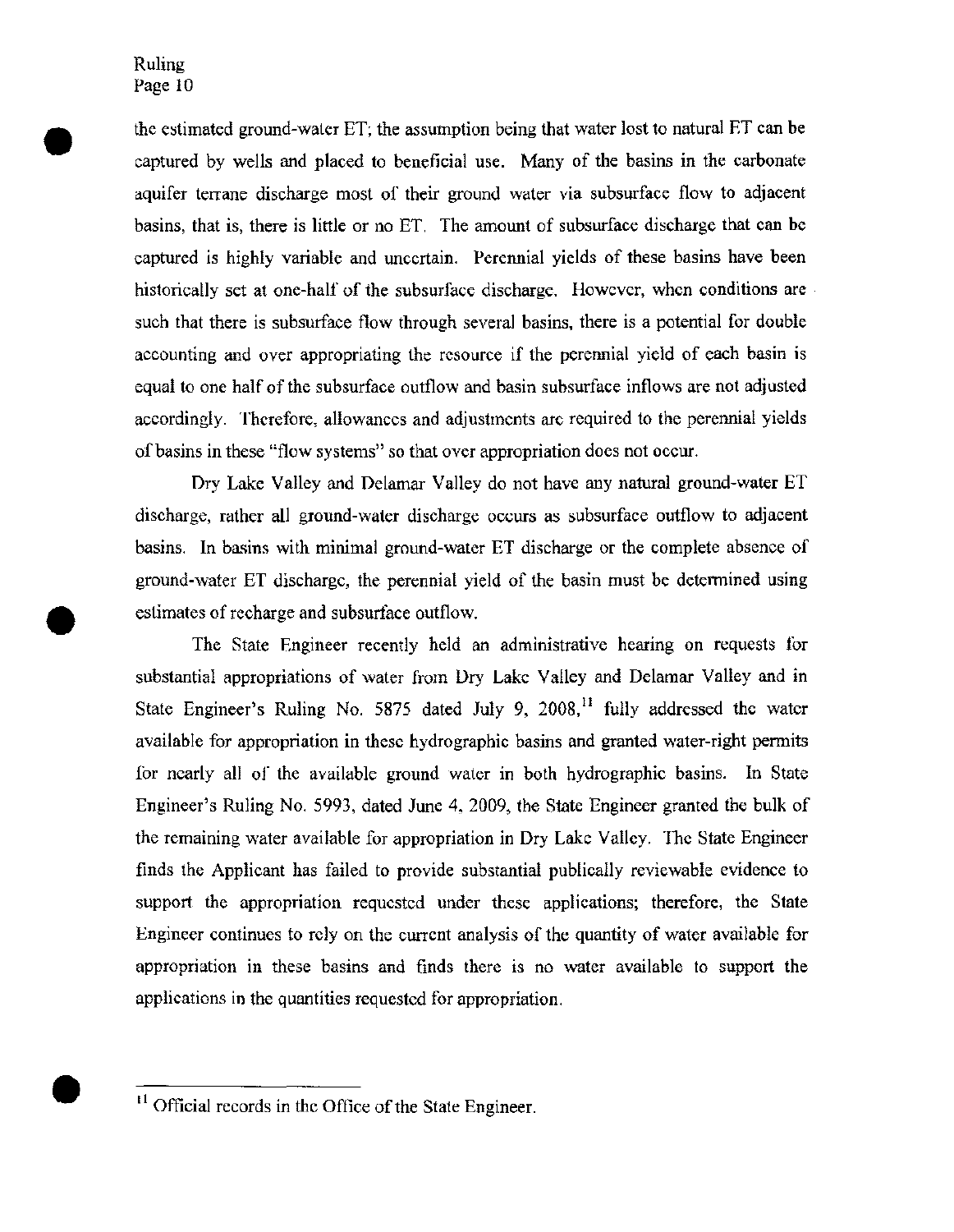•

•

•

#### $V_{\star}$

In conversations with the State Engineer, the Applicant asked the State Engineer how he could be convinced about the Applicant's allegation to this underground river as a source distinct from the flows in the carbonate-rock aquifer. The State Engineer indicated that the Applicant could take her information for review by an unbiased entity such as the United States Geological Survey or the Desert Research Institute and see if those entities might review her information and provide an independent report. The State Engineer finds the Applicant did not take that action and the information provided by the Applicant merely indicates the ground-water flow through the carbonate-rock aquifers is the source of water, which the State Engineer manages generally using a perennial yield analysis with concerns about impacts to existing rights on the discharge points in Nevada of this system upon which there are existing water rights.

#### **CONCLUSIONS**

#### **I.**

The State Engineer has jurisdiction over the parties and the subject matter of this action and determination. <sup>12</sup>

#### **II.**

The State Engineer is prohibited by law from granting a permit to appropriate the public waters where:<sup>13</sup>

- A. there is no unappropriated water at the proposed source;
- B. the proposed use or change conflicts with existing rights;
- C. the proposed use or change conflicts with protectible interests in existing domestic wells as set forth in NRS § 533.024; or
- D. the proposed use or change threatens to prove detrimental to the public interest.

#### **III.**

The State Engineer concludes the Applicant has not provided adequate evidence to show there is unappropriated water in the source under the system of water management used in Nevada and has not met the statutory requirements under the

 $12$  NRS chapters 533 and 534.

 $13$  NRS  $\frac{2533.370(5)}{200}$ .